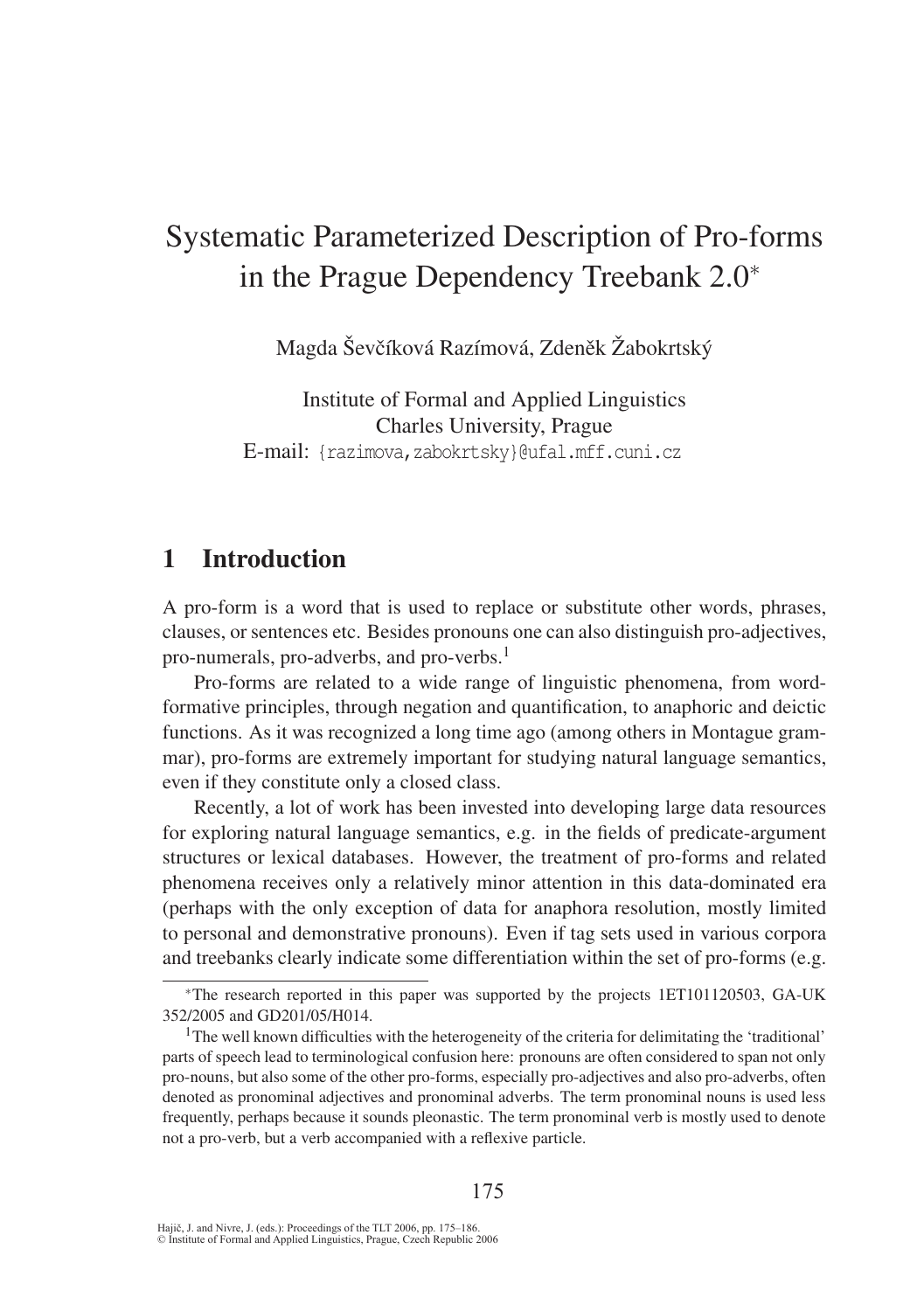wh-words in English), they do not allow us to directly observe and employ many semantically significant analogies present in the pro-form systems.<sup>2</sup> This concerns, e.g., the fact that *nobody*, *never*, and *nowhere* share certain semantic feature in their meanings, as well as *everybody*, *always*, and *everywhere* do, and that the two features are mutually exclusive.

Moreover, the present tag sets in some cases do not distinguish expressions which have the same surface shape but which significantly differ in semantic or pragmatic aspects. For instance, personal pronouns used in formal (esteemed) speaking may be homonymous with other pronouns (e.g. third person plural in German or second person plural in Czech). Similarly, interrogative and relative pronouns are known to be ambiguous in many Indo-European languages and they also usually obtain the same POS tag, although the difference between them would become crucial when constructing e.g. a dialog system. $3$ 

In this paper we present a formal linguistic system for the annotation of proforms which has been developed and implemented in the framework of the tectogrammatical layer of the Prague Dependency Treebank 2.0. The main motivation of our approach is the following: if there is a semantically relevant regularity within a certain subset of pro-forms, then it is more useful – at least from the viewpoint of treebank users interested in natural language semantics, in conversions into logical forms etc. – if such information is available in the treebank in an explicit, machine-tractable form. In this case, the semantic features originally present in the word form (given its context) are extracted and stored as values of inner parameters of tectogrammatical nodes corresponding to the given word form. Metaphorically, this can be seen as snatching pieces from the lexical space and reshaping them into multidimensional orthogonal blocks in which the semantics of each element can be derived from the semantics of its coordinates in an entirely compositional fashion.

Of course, the question of regularities in the pro-form systems is by far not new; various attempts at systematizing (at least certain subsets of) pro-forms can be found e.g. in  $[8]$ ,  $[7]$ ,  $[1]$ , or in Wikipedia.<sup>4</sup> What we believe is new here is that the presented system is explicit and implementable, incorporated into the elaborated system of deep-syntactic analysis, and at the same time, applied (and verified) on large data.

<sup>&</sup>lt;sup>2</sup>Besides the set of morphological tags used in the Prague Dependency Treebank, we have studied also rules for tagging pro-forms in Penn Treebank ([10]), Tiger Treebank ([6]), MULTEXT-East projects ([4]), and BulTreeBank ([13]) from the perspective of pro-forms. The last one seems to be the most developed in this aspect.

<sup>3</sup>However, although the distinction between ambiguous relative and interrogative pro-forms is not explicitly marked e.g. in the Penn Treebank, it could be derived from the shape of the phrasestructure annotation with a high precision.

<sup>4</sup>http://en.wikipedia.org/wiki/Pro-forms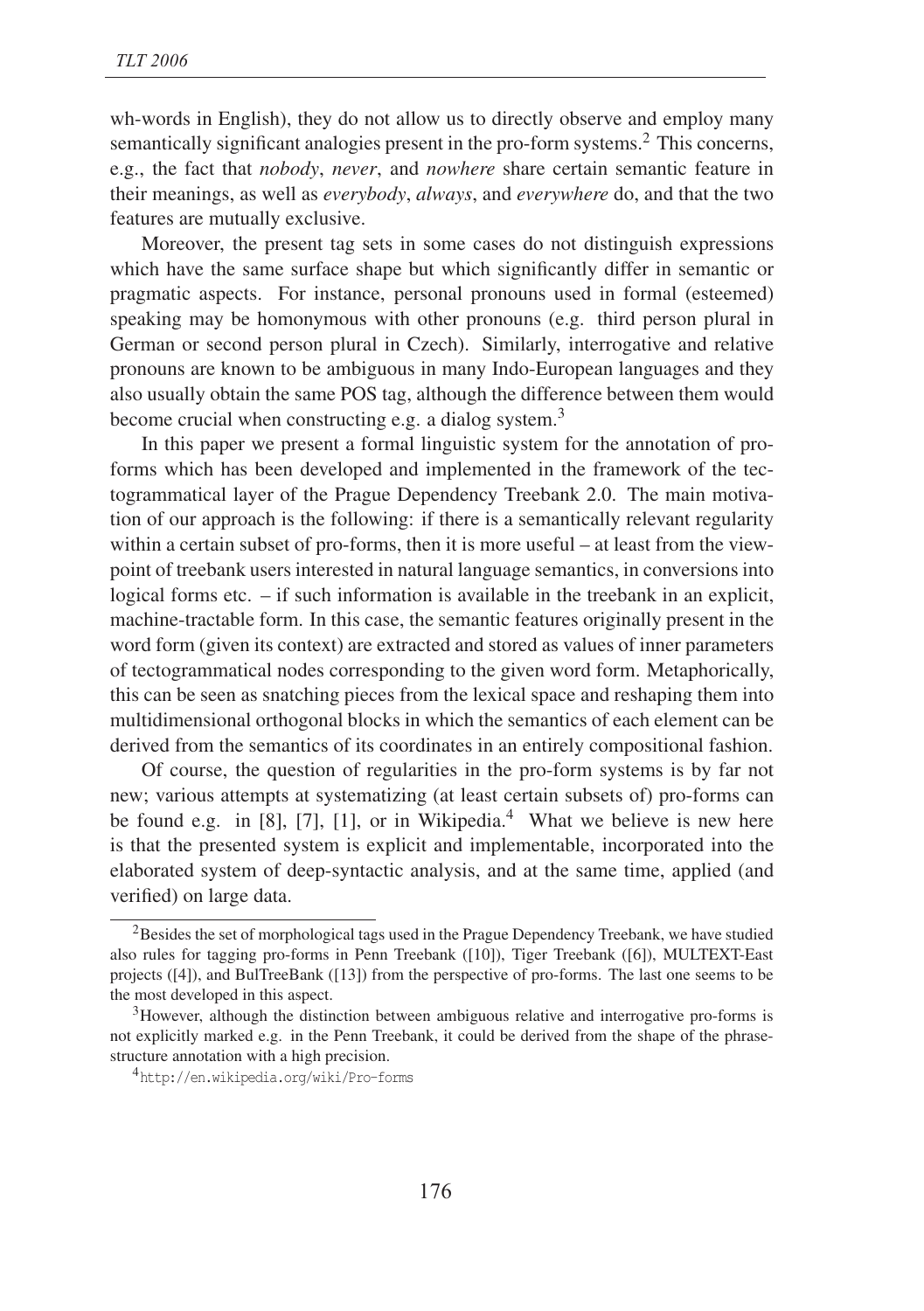### 2 PDT 2.0 in a Nutshell

In the Prague Dependency Treebank annotation scenario, based on the theoretical framework of Praguian Functional Generative Description ([12]), three layers of annotation are added to Czech sentences (see Figure 1): $5$ 

*Morphological layer* (m-layer), on which each token in each sentence of the source texts is lemmatized and tagged with a positional POS-tag.<sup>6</sup>

*Analytical layer* (a-layer), on which a sentence is represented as a rooted ordered tree with labeled nodes and edges, corresponding to the surface-syntactic relations; each a-layer node corresponds to exactly one m-layer token.

*Tectogrammatical layer* (t-layer), on which a tree structure of a sentence is labeled with tectogrammatical lemmas (often different from the morphological ones) and dependency relations (semantic roles, functors) and enriched with valency annotation, annotation of coreference, topic-focus annotation and annotation of semantically relevant grammatical meanings (grammatemes) and related attributes for node classification such as sempos (semantic part of speech).

Annotations at all tree layers (m-layer, a-layer, and t-layer) are part of PDT 2.0. PDT 2.0 data consist of 7,110 manually annotated textual documents, containing altogether 115,844 sentences with 1,957,247 tokens (word forms and punctuation marks). All these documents are annotated at the m-layer, 75 % of them are annotated at the a-layer. 59 % of the a-layer data are annotated also at the t-layer (i.e. 45 % of the m-layer data; 3,165 documents, 49,431 sentences, 833,195 tokens). The CD-ROM including the final annotation of PDT 2.0 data, a detailed documentation as well as software tools has been publicly released by Linguistic Data Consortium in 2006 ([3]).<sup>7</sup>

## 3 Pro-forms in the PDT 2.0

At the m-layer, pronouns, pronominal adverbs, and pronominal numerals are treated, as usual, separately. The part-of-speech information is encoded in the first of the 15 tag positions: the upper case letter P stands for pronouns, D for adverbs and C for numerals. The part-of-speech information is further specified at the second tag position (see the left column in Figure 2). Neither pronominal adverbs nor

 $5$ See http://ufal.mff.cuni.cz/pdt2.0/ for a detailed documentation and sample data of PDT 2.0.

<sup>6</sup>Technically, there is also one more layer called w-layer (word layer) 'below' the m-layer; on this lowest layer the original raw text is only segmented into documents, paragraphs and tokens, and all these units are enriched with identifiers.

<sup>7</sup>The previous version of the treebank, PDT 1.0, was smaller and contained only m-layer and a-layer annotation (see [2]).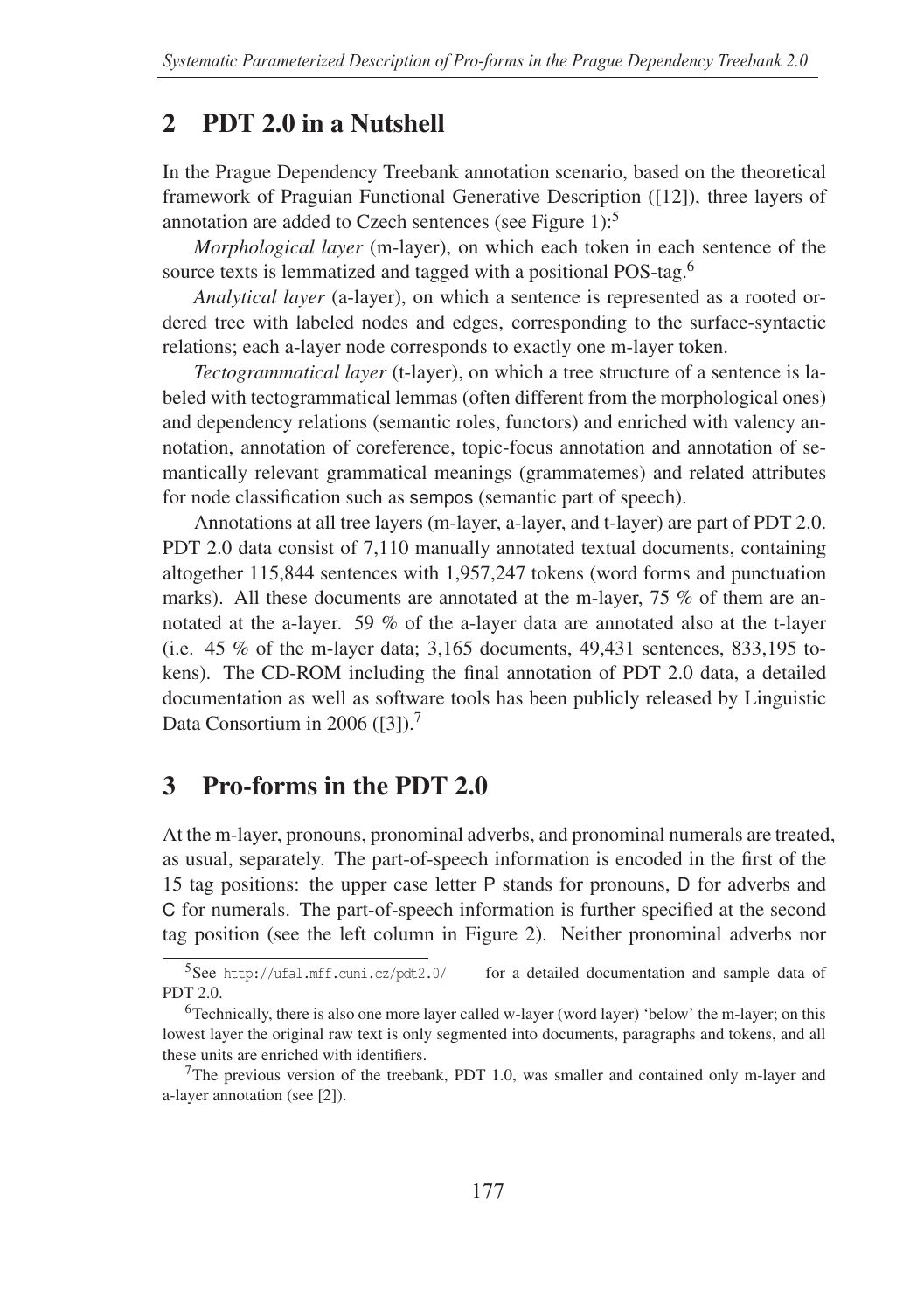

Figure 1: PDT 2.0 annotation layers and the layer interlinking illustrated (in a highly simplified fashion) on the sentence *Byl by šel do lesa* ([He] would have gone into [a] forest).

pronominal numerals are delimited as special subclasses of the respective parts of speech.

While m-layer annotation<sup>8</sup> was assigned only to pro-forms that are present in the surface shape of the sentence, at the t-layer we have to deal also with proforms that do not correspond to any word in the outer shape of the sentence – in the sequel, we call them restored nodes. If a restored node stands e.g. for a prodropped subject (as in Figure 1) that is not present in the surface sentence, it is considered to be a personal pronoun at the t-layer.<sup>9</sup>

At the t-layer, we have developed two different annotation schemes for proforms. The first scheme, which we present in Section 3.1, has been suggested for personal pronouns, taking into account the special character of these pronouns (e.g. they have a strictly deictic function, lacking a real lexical meaning). The second

<sup>8</sup>Note that the a-layer annotation does not add any information specifically related to pro-forms.

<sup>&</sup>lt;sup>9</sup>Not only the new node is added to the structure, but also the values of its grammatical categories such as gender or number are reconstructed in the PDT 2.0 data (using e.g. subject-verb agreement or coreference relations).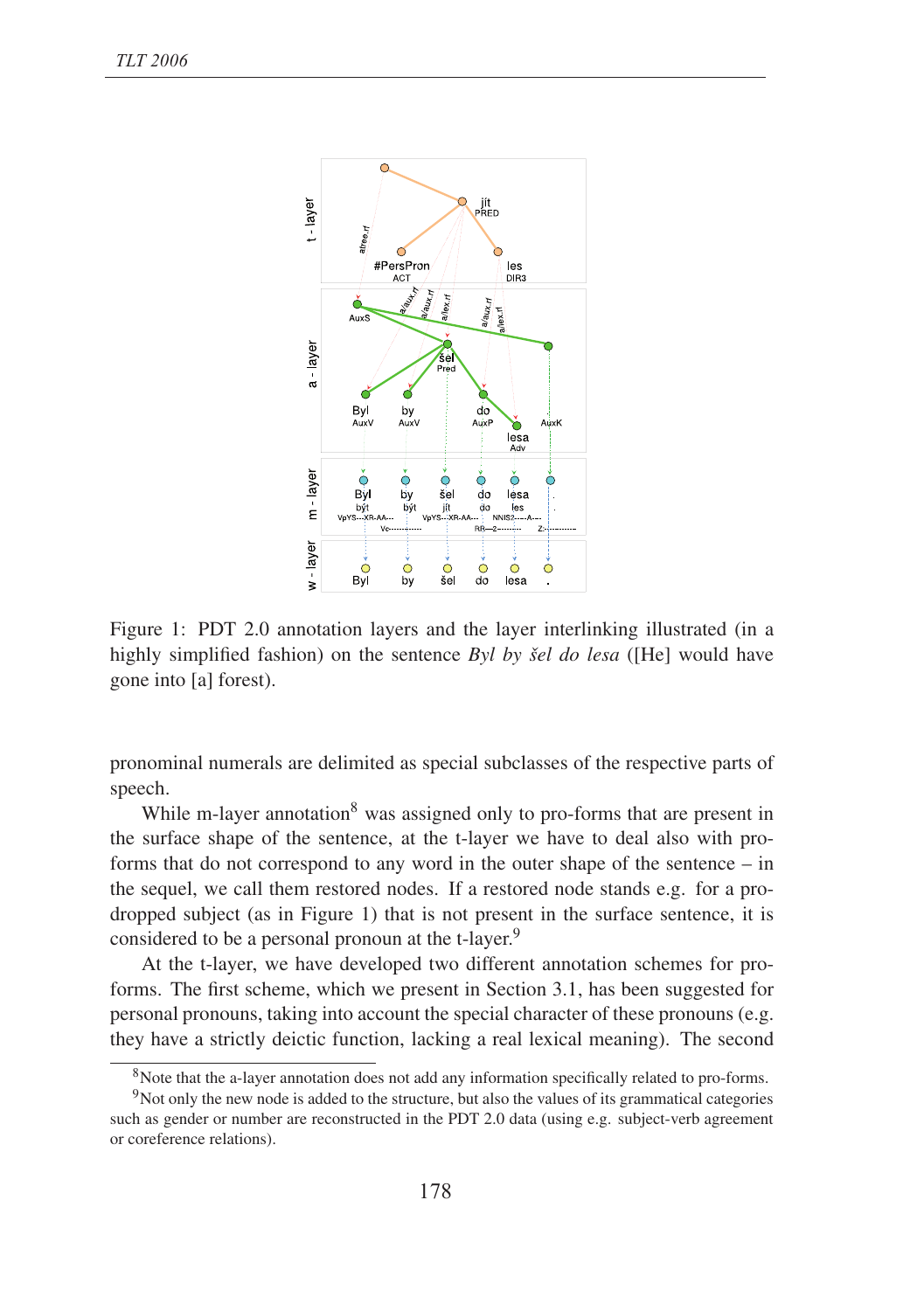

Figure 2: Rearrangement of pro-forms during the transition from m-layer to t-layer (note that arrows corresponding to other than pronominal numerals and adverbs are not displayed in the figure). At the m-layer, each pro-form is represented by its word form, morphological lemma and positional tag (values of the first one or two positions are specified in the entries in the left column). At the t-layer, pro-forms are represented as labels of t-nodes; for each of them, the attribute sempos (detailed semantic part of speech, see [11] for the explanation of the two-level t-node type hierarchy) specifies which other attributes are to be filled (besides tectogrammatical lemma, which is always obligatory). Thus the t-layer representation of a pro-form can be viewed as a vector from the space given by a Cartesian product corresponding to the given semantic part of speech.

scheme, which is introduced in Section 3.2, makes it possible to treat indefinite, interrogative, and other pronouns together with pronominal adverbs and numerals as there are many resemblances between them.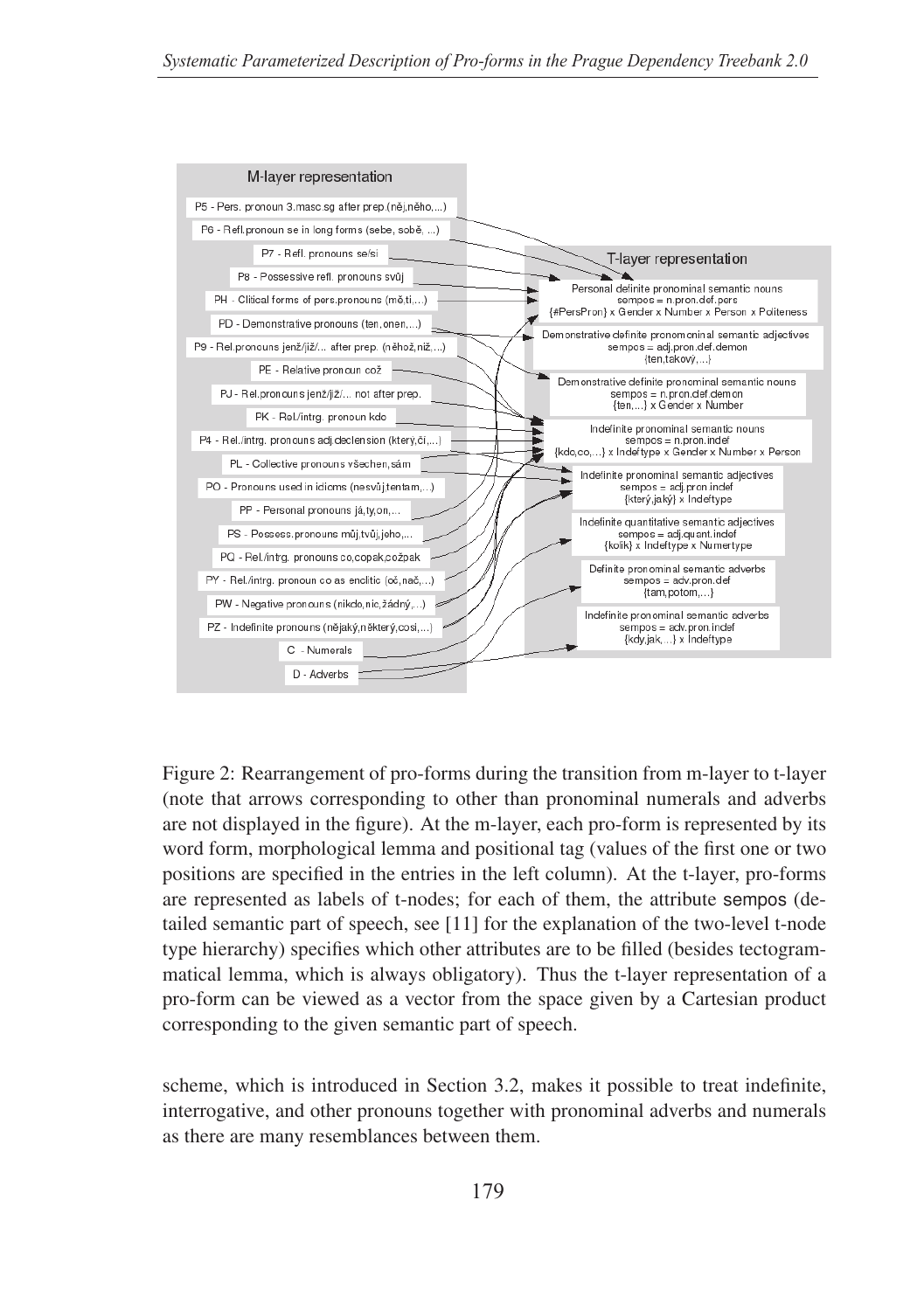#### 3.1 Personal Pronouns at the T-layer

All personal pronouns, no matter whether they are present in the outer shape of sentence or restored at the t-layer, are represented by nodes labeled with a single, 'artificial' lemma #PersPron. Information about person, number and gender that a personal pronoun expresses in a sentence is stored in node attributes called grammatemes (grammatemes person, number, gender).<sup>10</sup> Since there is a distinction between honorific and non-honorific forms in Czech, a special grammateme politeness was defined.

This representation based on the combination of the (semantically empty) artificial lemma with grammatical and pragmatic (in case of honorification) features was complemented by the annotation of coreference, i.e. relations between nodes referring to the same entity (in our case, between the personal pronoun and the noun that is substituted by the pronoun).<sup>11</sup>

Possessive pronouns which correspond to personal pronouns (e.g. *jeho* (his), *náš* (our)) are treated in the same way as their personal counterparts at the t-layer. A t-tree representing a sentence which contains a (restored) personal pronoun as well as a possessive pronoun, both represented by #PersPron nodes, is shown in Figure 3. Also reflexive pronouns (including possessive reflexives) are treated similarly in specific cases (see [5]), however, this topic goes beyond the scope of this paper.

Also in case of other pronoun types we have aimed at finding a reduced (if not minimal) way of representation. However, we had to cope with features that are absent with personal pronouns.

#### 3.2 Other Pronoun Types and Pro-forms at the T-layer

#### 3.2.1 Indefinite, Interrogative, Negative, and Relative Pronouns

Neither indefinite pronouns nor other pronoun groups (i.e. interrogative, negative, and relative pronouns)<sup>12</sup> can be represented by means proposed for representing personal pronouns since each of the other pronoun groups has a special meaning (generally corresponding to a name of the respective group). However, in the Czech pronoun system single meanings are expressed regularly by means of a relatively small group of prefixes that combine with a small set of bases. Therefore, there is a

<sup>&</sup>lt;sup>10</sup>The grammateme system that is used in PDT 2.0 framework has been described in detail in [11].

<sup>&</sup>lt;sup>11</sup>Coreference relations are technically represented as pointers from the pronoun node to the coreferring antecedent node. In PDT 2.0, coreference relations are marked only with the 3rd person pronouns, not with the 1st and 2nd person pronouns (see [5]).

 $12$ The group of demonstrative pronouns is neglected in our contribution since a systematic semantic representation of this pronoun type has not been developed yet.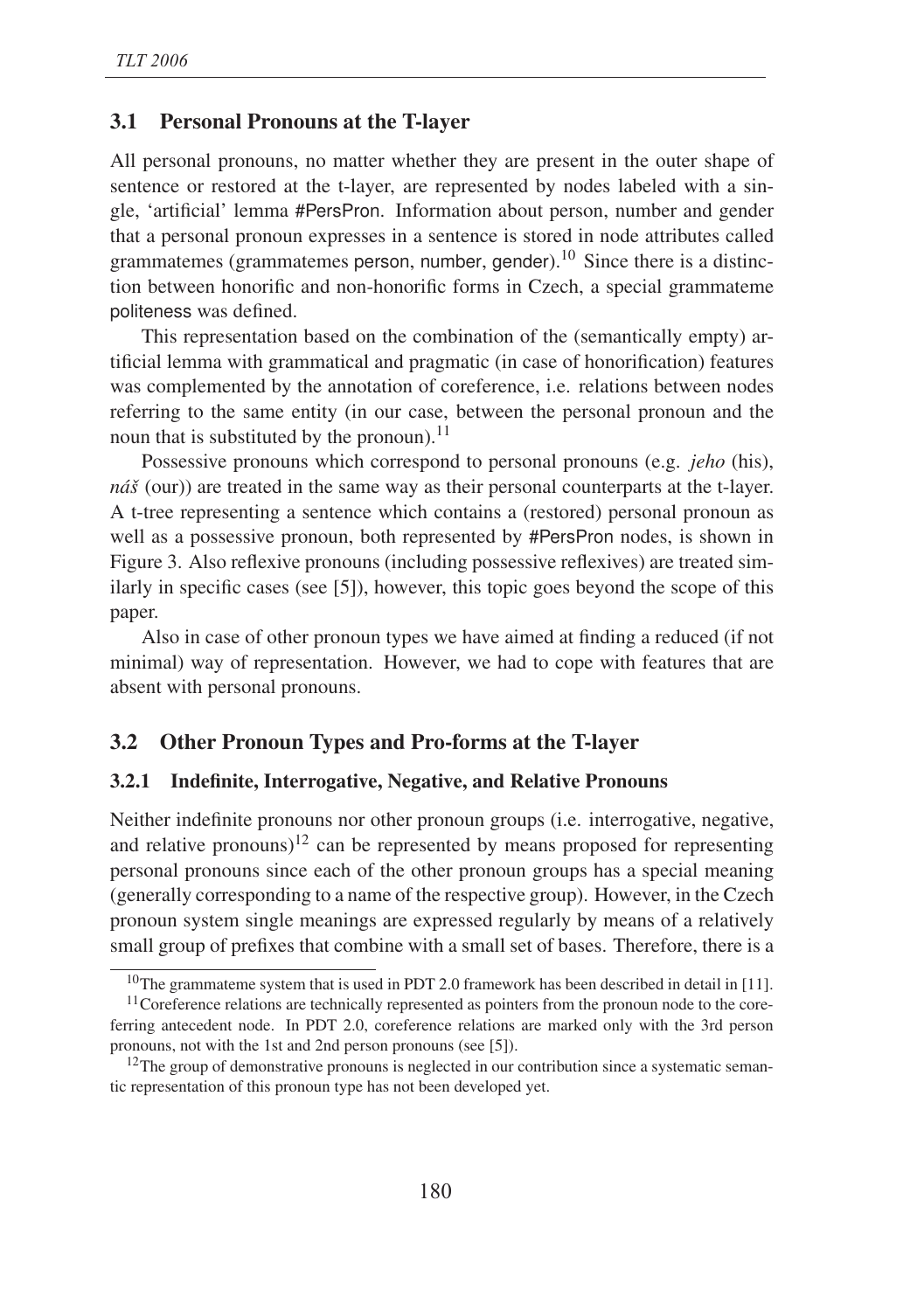

Figure 3: Tectogrammatical representation of the sentence *Tím, že Evropská unie nechala ve rwandské operaci Francii na holiˇckách, podle Léotarda ukázala, že její politika nemá žádný africký rozměr* (According to Léotard, by the fact that the European Union left France in the lurch concerning the Rwanda operation, [it] has shown that its politics has no African dimension). T-nodes corresponding to proforms are filled with black color. The #PersPron node which plays the semantic role of an actor (functor ACT) stands for the subject (*it*, i.e *European Union*) that is not present in the surface shape of the Czech sentence. Bellow the functor, the sempos value (here n.pron.def.pers, i.e. personal definite semantic noun) and the grammatical categories are specified. The second #PersPron node is labeled with functor APP (for appurtenance) and represents the possessive pronoun *její* (its). Each of these #PersPron nodes is linked by a coreference pointer with its antecedent node.

transparent correspondence between the meaning features and formal composition of pronouns, e.g. indefinite pronouns begin by prefixes *nˇe-* (e.g. *nˇekdo* (someone), *nˇeco* (something), *nˇejaký* (some)), negative pronouns begin by *ni-* (e.g. *nikdo* (nobody), *nic* (nothing)).

Searching for a systematic representation, we have grouped together pronouns with the same base element (e.g. *někdo* (someone) together with *nikdo* (nobody) and *něco* (something) with *nic* (nothing)), thereby all indefinite, interrogative, neg-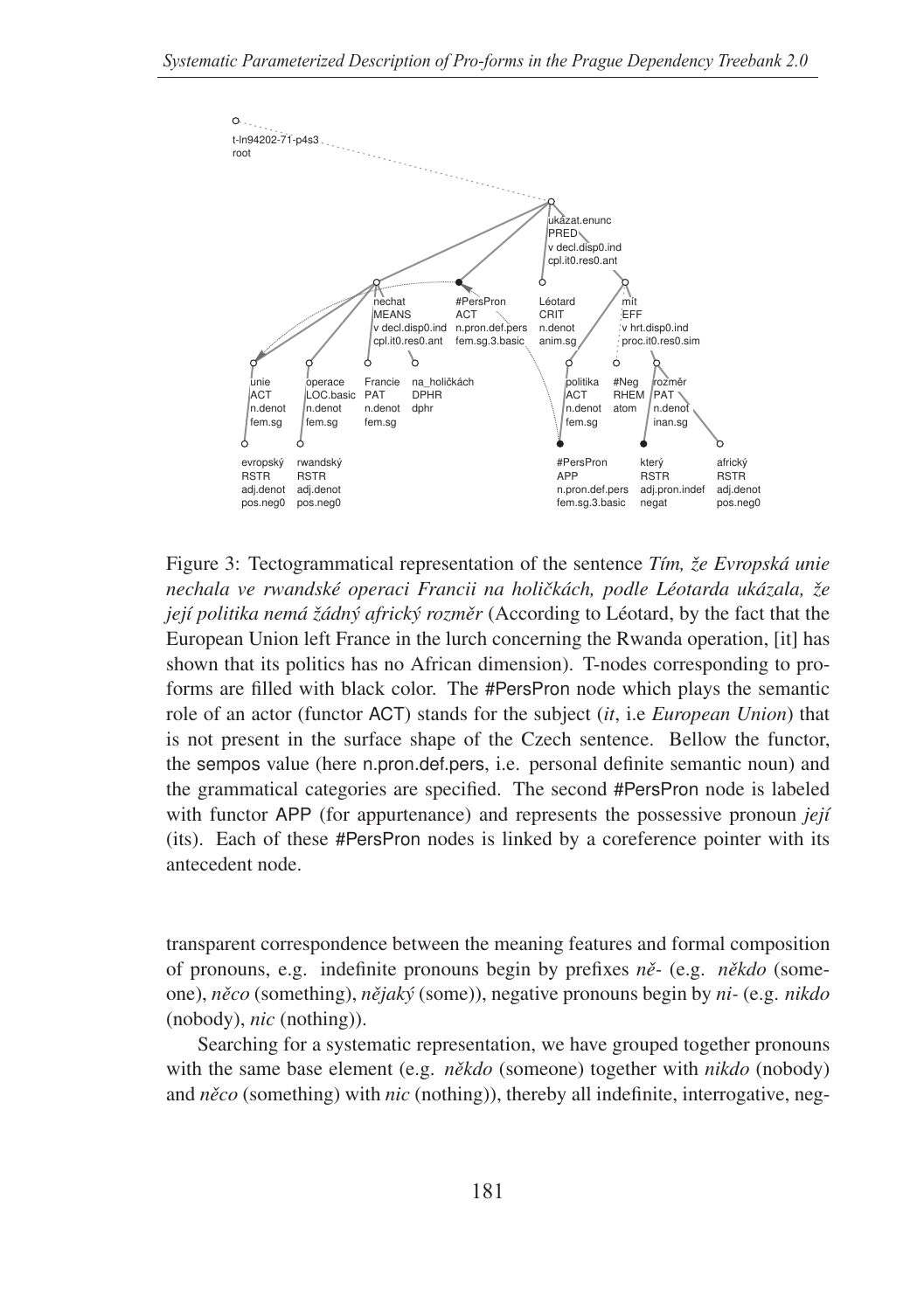| Lemma:             | kdo                 | co             | který                 | jaký                |
|--------------------|---------------------|----------------|-----------------------|---------------------|
| indefype:          |                     |                |                       |                     |
| relat              | kdo                 | $_{\rm CO}$    | který, jenž           | jaký                |
| indef1             | někdo               | něco           | některý               | nějaký              |
| indef <sub>2</sub> | kdosi, kdos         | $\cos i, \cos$ | kterýsi               | jakýsi              |
| indef3             | kdokoli, kdokoliv   | cokoli,cokoliv | kterýkoli, kterýkoliv | jakýkoli, jakýkoliv |
| indef4             | ledakdo.leckdo      | ledaco, lecco  | leckterý, ledakterý   | lecjaký, ledajaký   |
| indef <sub>5</sub> | kdekdo              | kdeco          | kdekterý              | kdejaký             |
| indef <sub>6</sub> | kdovíkdo, čertvíkdo | kdovíco        | kdovíkterý,           | kdovíjaký,          |
| inter              | kdo, kdopak         | co, copak      | který, který pak      | jaký, jaký pak      |
| negat              | nikdo               | nic            | žádný                 | nijaký              |
| total1             | všechen, vše        | všechno        |                       |                     |
| total <sub>2</sub> |                     |                | každý                 |                     |

Table 1: The indeftype attribute has eleven values (1st column in the table). This makes it possible to represent all derivatives of the pronouns *kdo* (someone), *co* (something), *který* (that) and *jaký* (what) (in the 2nd, 3rd, 4th and 5th column) by only these four lemmas at the t-layer.

ative, and relative pronouns have fallen into four groups inside of each of which the same set of prefixes occur. Temporarily, each group of pronouns is represented by the lemma corresponding to the relative pronoun at the t-layer, i.e. for example, the indefinite pronoun  $n\check{e}kdo$  (someone) as well as the negative pronoun *nikdo* (nobody) are represented by the lemma  $kdo$  (who).<sup>13</sup>

The semantic feature (directly corresponding to the prefix) completing the reduced lemma is specified in the special attribute indeftype whose values indef1 to indef6 correspond to six types of indefinite pronouns, the value negat to negative pronouns etc. The pronouns with corresponding lemmas and values of the indeftype attribute are displayed in Table 1.

In Czech, possessive counterparts are available also for these pronoun groups. At the t-layer, they are again represented in an way analogous to how possessive pronouns corresponding to personal pronouns are treated. For example, *niˇcí* (nobody's) is a possessive counterpart of the negative pronoun *nikdo* (nobody) – the possessive form as well as the basic negative pronoun are represented by the lemma kdo (who) and the negat value of the attribute indeftype.<sup>14</sup>

<sup>13</sup>In some cases, such representation might look confusing because – in spite of the semantic symmetry – the selected representant is not morphologically related with all pronouns it represents (e.g. *žádný* represented by *který*). Due to this reason, it seems to be feasible to introduce an artificial lemma for each group in the future, similarly to the #PersPron lemma for personal pronouns (see Section 3.1).

<sup>&</sup>lt;sup>14</sup>This annotation scheme, i.e. the treatment of possessive words as derived from other words, is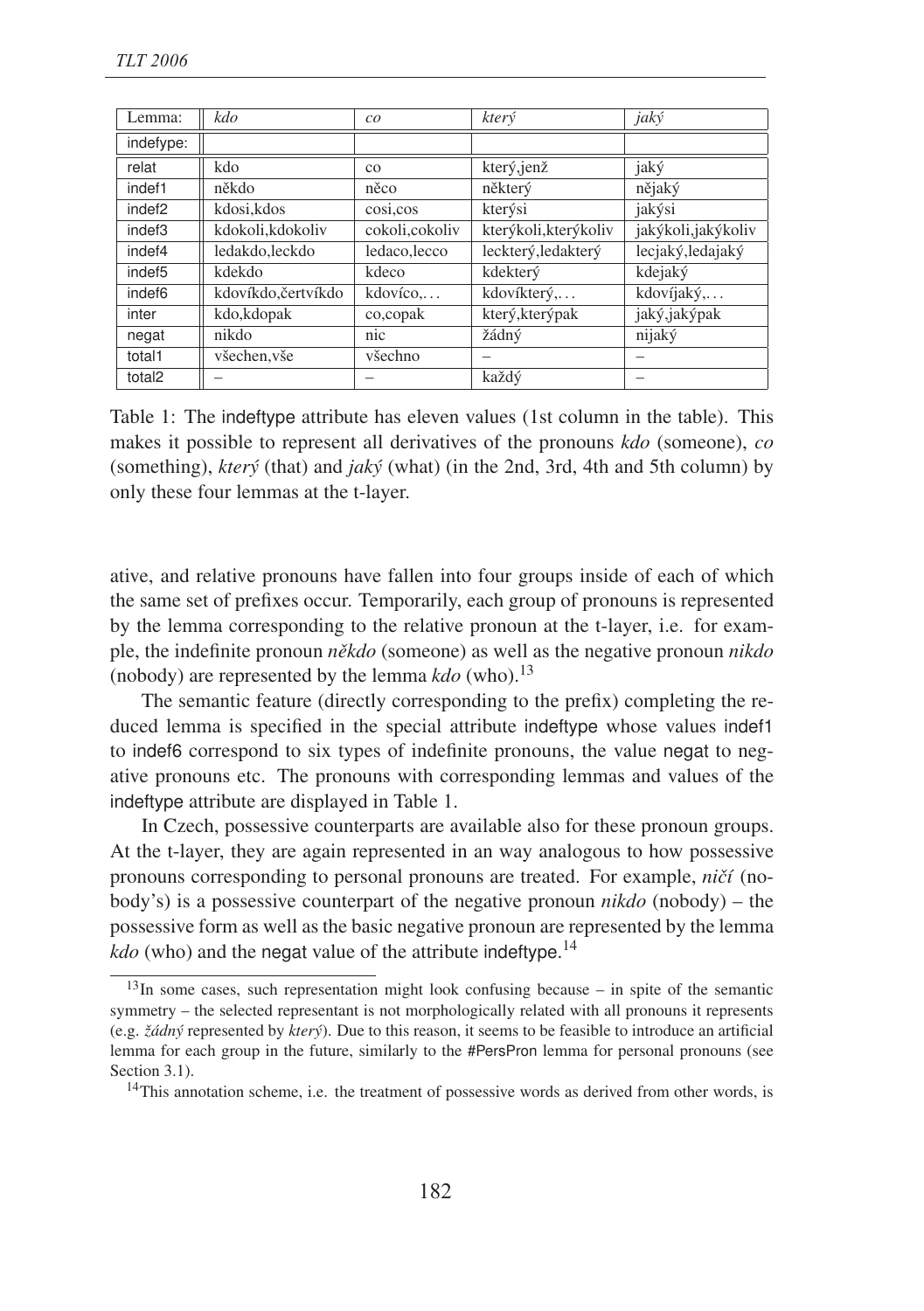

Figure 4: Tectogrammatical representation of the sentence *Zakládá-li si někdo na tom, že se vyhýbá cizím slov˚um, pak udˇelá nejlíp, když se nikdy nepodívá do Etymologického slovníku jazyka ˇceského* (If someone finds it important that [he] avoids foreign words, then the best thing [he] can do is if [he] never looks in the Etymology Dictionary of Czech). The indefinite pronoun *někdo* (someone) and negative pronominal adverb *nikdy* (never) are represented by their relative counterparts (*kdo* (who) and *kdy* (when), respectively). Corresponding indeftype values (i.e. indef1 and negat) are displayed under the functor and sempos values (among grammateme values in the case of the pronoun). The three #PersPron nodes stand for subjects (*he*) that are not present in the surface shape of the Czech sentence.

### 3.2.2 Pronominal Adverbs and Numerals

Since other pro-forms (e.g. pronominal adverbs *nějak* (somehow) and *nikde* (nowhere) or the pronominal numeral *několik* (a few)) express the same semantic features (and

applied systematically also to possessive adjectives at the t-layer of PDT 2.0: e.g. the possessive adjective *matˇcin* (mother's) is represented by the tectogrammatical lemma *matka* (mother).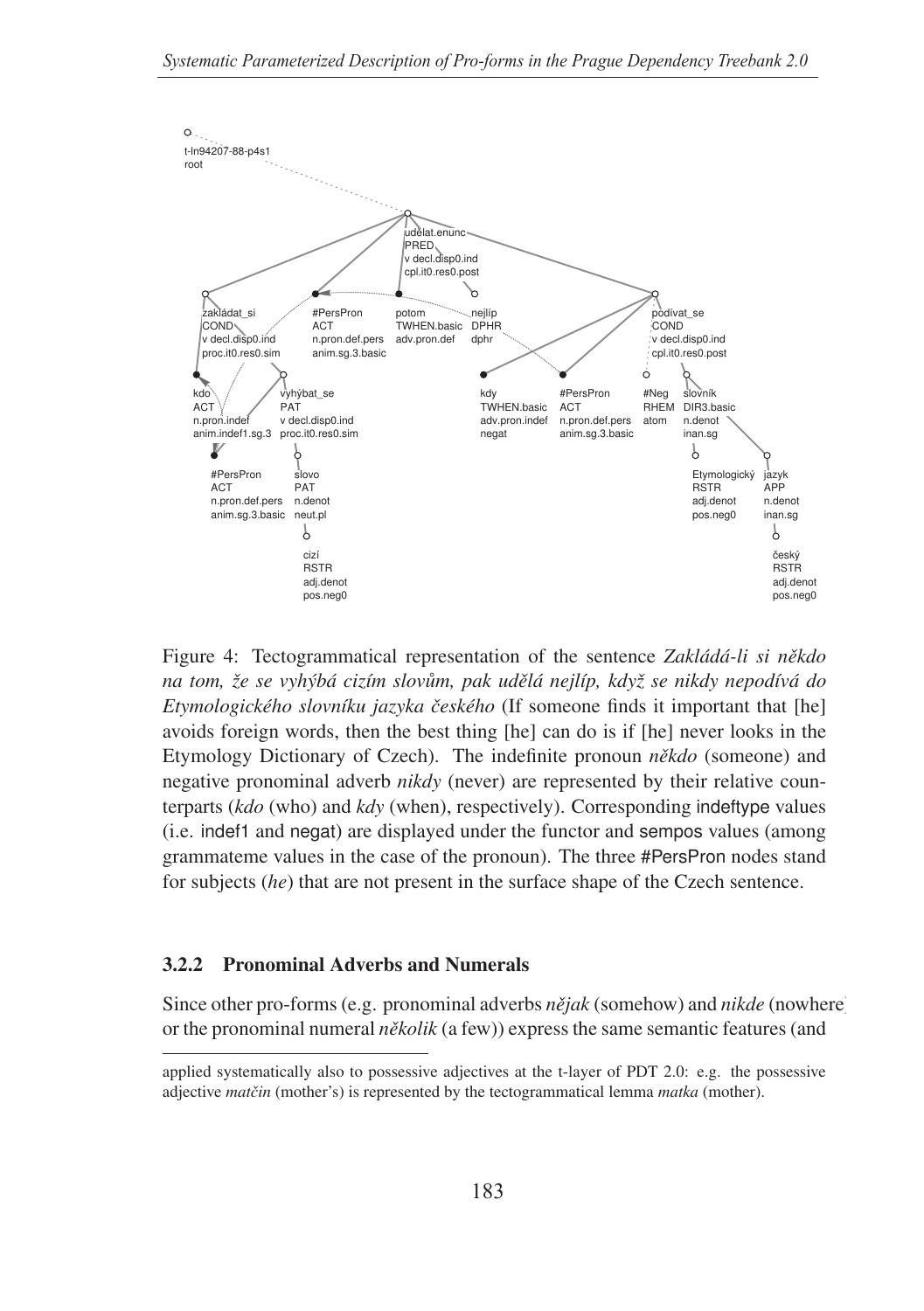|                    | English | English    | German       | German      |
|--------------------|---------|------------|--------------|-------------|
| Lemma              | who     | what       | wer          | was         |
| indefype:          |         |            |              |             |
| relat              | who     | which      | der          | das         |
| indef1             | someone | something  | jemand       | etwas       |
| indef <sub>2</sub> |         |            | irgendjemand | irgendetwas |
| indef3             | whoever | whatever   |              |             |
| inter              | who     | what       | wer          | was         |
| negat              | nobody  | nothing    | niemand      | nichts      |
| total1             | all     | everything | alle         | alles       |
| total <sub>2</sub> | each    | each       | jeder        | jedes       |

Table 2: Selected English and German pronouns preliminarily classified according to the indeftype attribute.

show the same derivational relations) like certain types of pronouns in Czech, they are represented in the same way at the t-layer.

Another systematic relation can be seen between pronominal adverbs with directional meaning and those of location. E.g., the adverb *odněkud* (from somewhere) is represented by the lemma *kde* (where), the indef value of the indeftype attribute and the functor DIR1 capturing the directional meaning. A sample t-tree containing some pro-forms is displayed in Figure 4.

Indefinite, interrogative, and other pro-forms are unproductive classes with (at least to a certain extent) transparent derivational relations not only in Czech, but also in other languages. However, as it is obvious from the preliminary sketch of several English and German pronouns classified in Table  $2$ ,<sup>15</sup> the application of our scheme to other languages will not be straightforward and various subtle differences have to be taken into account. For instance, there is only one negative form *nikdo* corresponding to the lemma *kdo* in Czech, therefore the present system provides no means for distinguishing German negative pronouns *niemand* and *nirgendjemand*. A new question arises also in the case of English *anybody* when used in negative clauses, which has no direct counterpart in Czech or German.

### 4 Conclusion and Future Work

In the paper we have presented a formal system used for tectogrammatical representation of pro-forms in the Prague Dependency Treebank 2.0. The main features of the system are the following:

<sup>15</sup>We chose English and German, because, first, the two languages are the most familiar to us, and second, certain experiments concerning their t-layer have already been performed, see e.g. [9].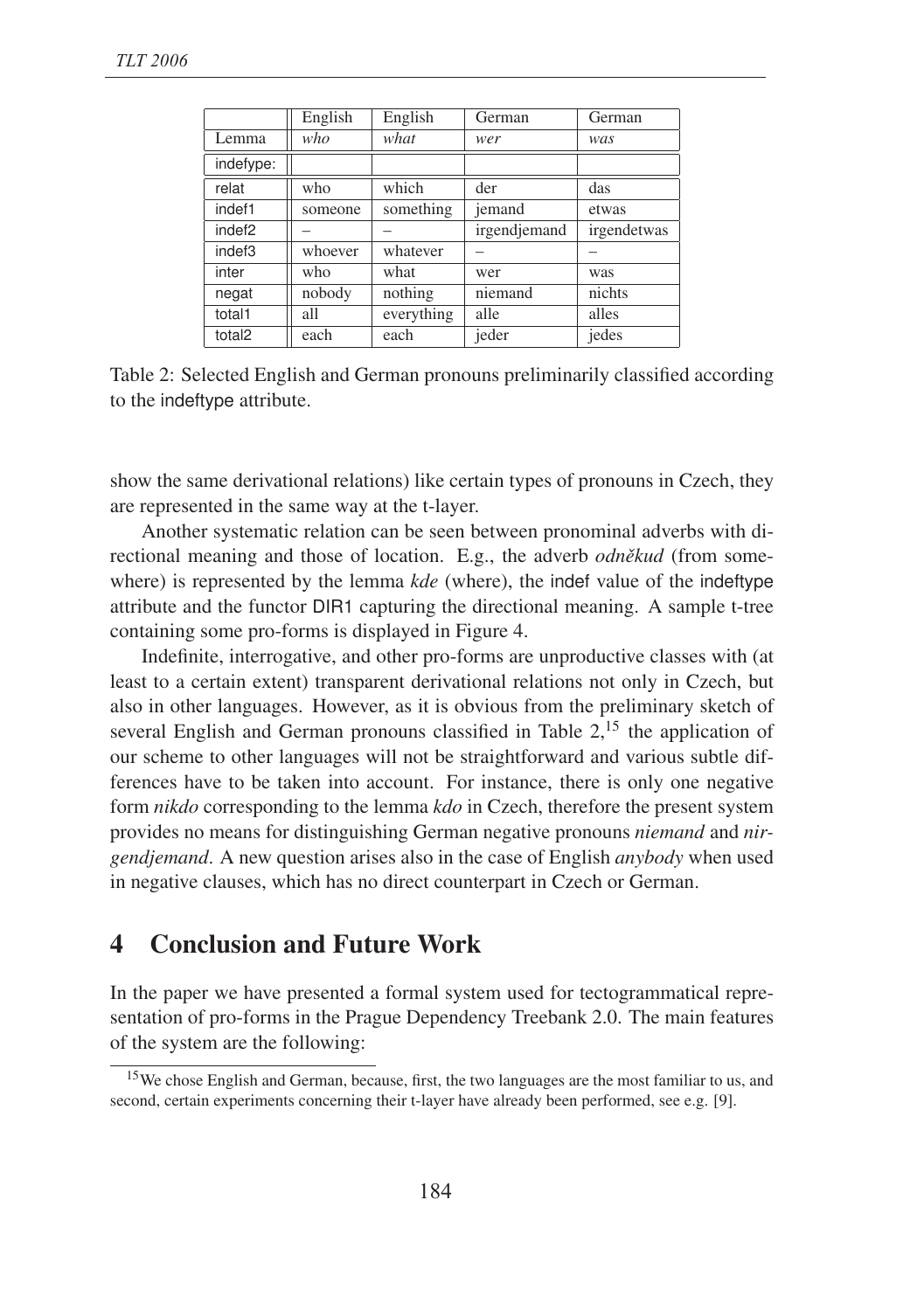- 1. All pro-forms in Czech are divided into two groups: (a) personal and possessive pronouns (be they present in the surface shape of the sentence or prodropped), all represented by tectogrammatical lemma #PersPron and a vector of values for person, gender, number, and politeness, and (b) other proforms, clustered into blocks parameterized by their semantic part of speech, type of indefiniteness etc.
- 2. Our system covers not only the 'traditional' pronouns, but also other proform expressions, originally tagged as adverbs or numerals on the morphological layer.
- 3. Unlike in traditional part-of-speech tagging approaches, several pro-form analogies (e.g. those concerning the type of indefiniteness) crossing the boundaries between semantic nouns, semantic adjectives, or semantic adverbs, are explicitly marked in the annotation.
- 4. Expressions which differ only due to grammatical reasons (e.g. personal and corresponding possessive pronouns, or indefinite pronouns and their possessive counterparts) are represented identically. On the other hand, homonymous expressions bearing a semantically or pragmatically relevant difference are distinguished (e.g. interrogative and relative pro-forms).

In the future, we plan to study relationships between pro-forms and several semantic phenomena (quantifier scope, multiple negation, etc.). We will also consider further compactification of the lexical space on the tectogrammatical layer, using the same idea of multidimensional parametrization, probably in combination with the framework of lexical functions ([14]).

## Acknowledgements

We would like to thank professors Eva Hajičová, Jarmila Panevová, and Petr Sgall for numerous comments on the draft of the paper.

## References

- [1] Igor A. Bolshakov. Treatment of personal pronouns based on their parameterization. In *Proceedings of CICLing 2001*, pages 80–92, 2001.
- [2] Jan Hajič et al. Prague Dependency Treebank 1.0. Linguistic Data Consortium, CAT LDC2001T10, ISBN 1-58563-212-0, 2001.